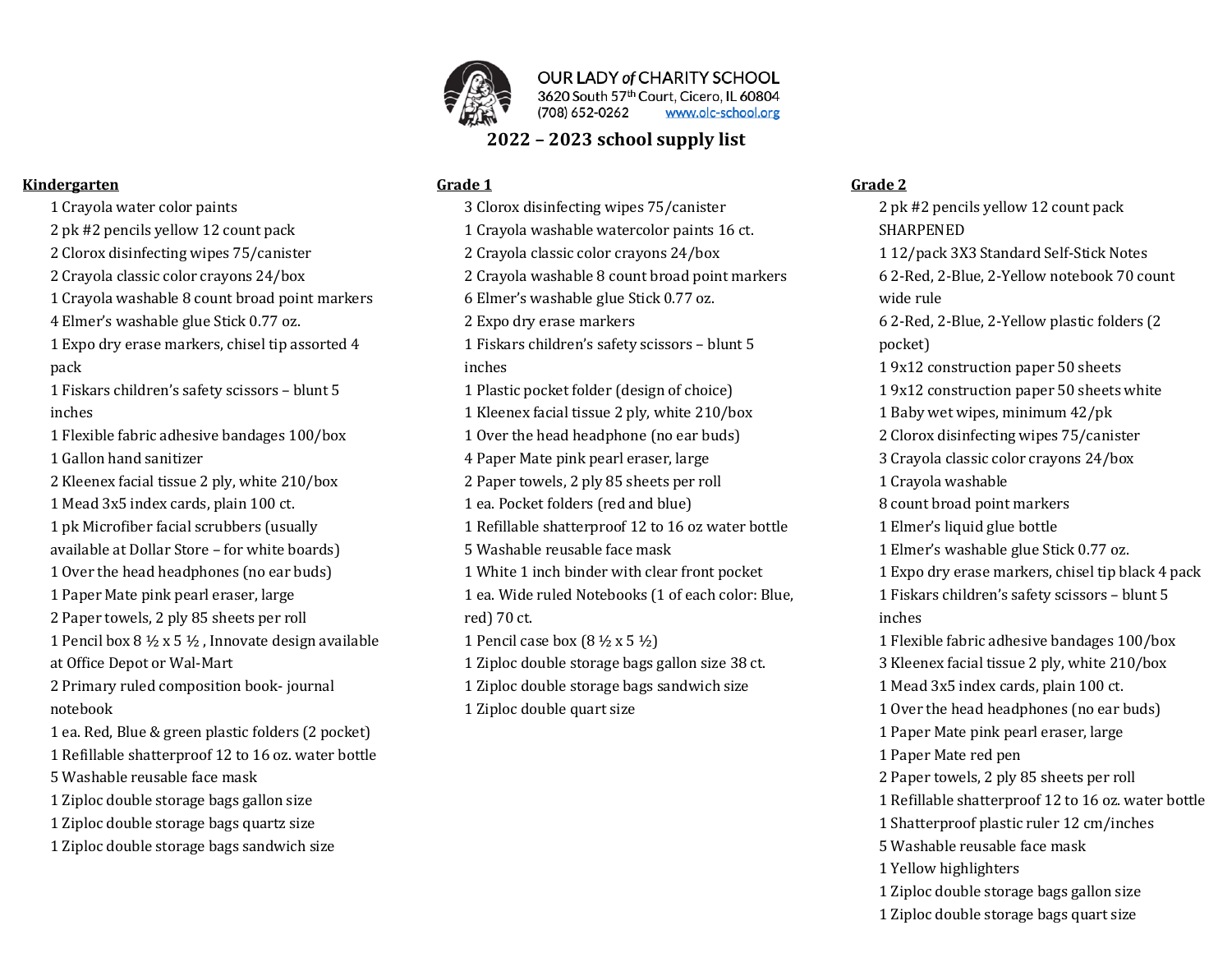

OUR LADY of CHARITY SCHOOL 3620 South 57th Court, Cicero, IL 60804 (708) 652-0262 www.olc-school.org

# **2022 – 2023 school supply list**

### Grade 4

1 30 count box of band-aids 2 #2 pencils yellow 24 count pack 1 Baby wet wipes, minimum 42/ pk 2 Clorox disinfecting wipes 75/ canister 1 Crayola classic color crayons 24/ box 1 Crayola erasable colored pencils 12 count 1 Dictionary for home use 1 Elmer's liquid glue bottles 4 fl oz. 1 Filler Paper-Wide ruled 1 Fiskar's children's safety scissors - blunt 5 inches 2 Kleenex facial tissue 2 ply, white 210/ box 6 Notebook 70 count wide rule 1 Over the head headphones (no ear buds) 1 Paper Mate pink pearl eraser, large 4 Paper Mate red pen 2 Paper towels, 2 ply 85 sheets per roll 1 Pencil pouch (no pencil box) 8 Plastic or paper 2 pocket folders (2- red, 1-blue, 1- orange, 1- purple, 2- yellow  $& 2$ - green) 1 Shatterproof plastic ruler 12" cm/ inches 5 Washable reusable face masks

### Grade 5

8- Orange (1), Yellow (2), Red (2), Green(2) & **(1) Blue** plastic folders (2 pocket) Shatterproof plastic ruler 12 " cm/ inches Fiskars Children's Safety Scissors - Blunt 5 inches Elmer's White School liquid glue 7.62oz. 2- Crayola Classic Color Crayons 24/box Graph Paper 4 sq/in

## **(6) Red, Blue, Yellow, Purple, Light Blue &**

**Green** notebook 70 count wide rule Composition Book 100 sheets Pencil pouch #2 Pencils yellow 12 count pack SHARPENED Paper Towels, 2 ply 85 sheets per roll Kleenex Facial Tissue 2 ply, white 210/box Clorox Disinfecting Wipes 75/canister Baby wet wipes, minimum 42/pack Filler Paper-Wide ruled 200 count Mead 3x5 Index cards, plain 100 ct. Elmer's Washable Glue Stick 0.77 oz 1- Crayola Long Barrel Pencils 12/box Crayola Non-Washable 10 count markers Red Ballpoint Pen 12 pack 32GB USB Flash Drive Composition Notebook 80-100 sheets (computer class)  $1 - box$  re-sealable plastic bags Girls: Gallon sized Boys: Sandwich sized Over the head headphones (Not ear buds) 12/pack 3X3 Standard Self-Stick Notes

- 1 Ziploc double storage bags sandwich size
- 1 Plastic pencil box, large size

### **Grade 3**

2 #2 Pencils yellow 12 count pack SHARPENED 19 x 12 construction paper 50 sheets 2 Baby wet wipes, minimum 42/pack 1 Box Band-Aids - 30 ct. 2 Clorox Disinfecting Wipes 75/canister 2 Crayola Classic Color Crayons 24/box 1 Crayola Erasable Colored Pencils 12 count 1 Crayola Washable 8 count broad point markers 1 Elmer's liquid glue bottles 3 Elmer's washable glue stick 0.77 oz. 1 Fiskars children's safety scissors. - blunt 5 inches 2 Kleenex facial tissue 2 ply, white 210/box 1 Notebook 70 count wide rule (black, red, blue, yellow, orange, purple & green) 1 Over the head headphones (no ear buds) 1 Paper Mate pink pearl eraser, large 2 Paper Mate red pen 2 Paper towels, 2 ply 85 sheets per roll 1 Pencil Pouch (no pencil box please) 7 Plastic folders (black, red, blue, yellow, orange, purple & green) 1 Shatterproof plastic ruler 12 " cm/ inches 1 Watercolors paint 8 count with brush 1 Yellow highlighters (chisel tip)